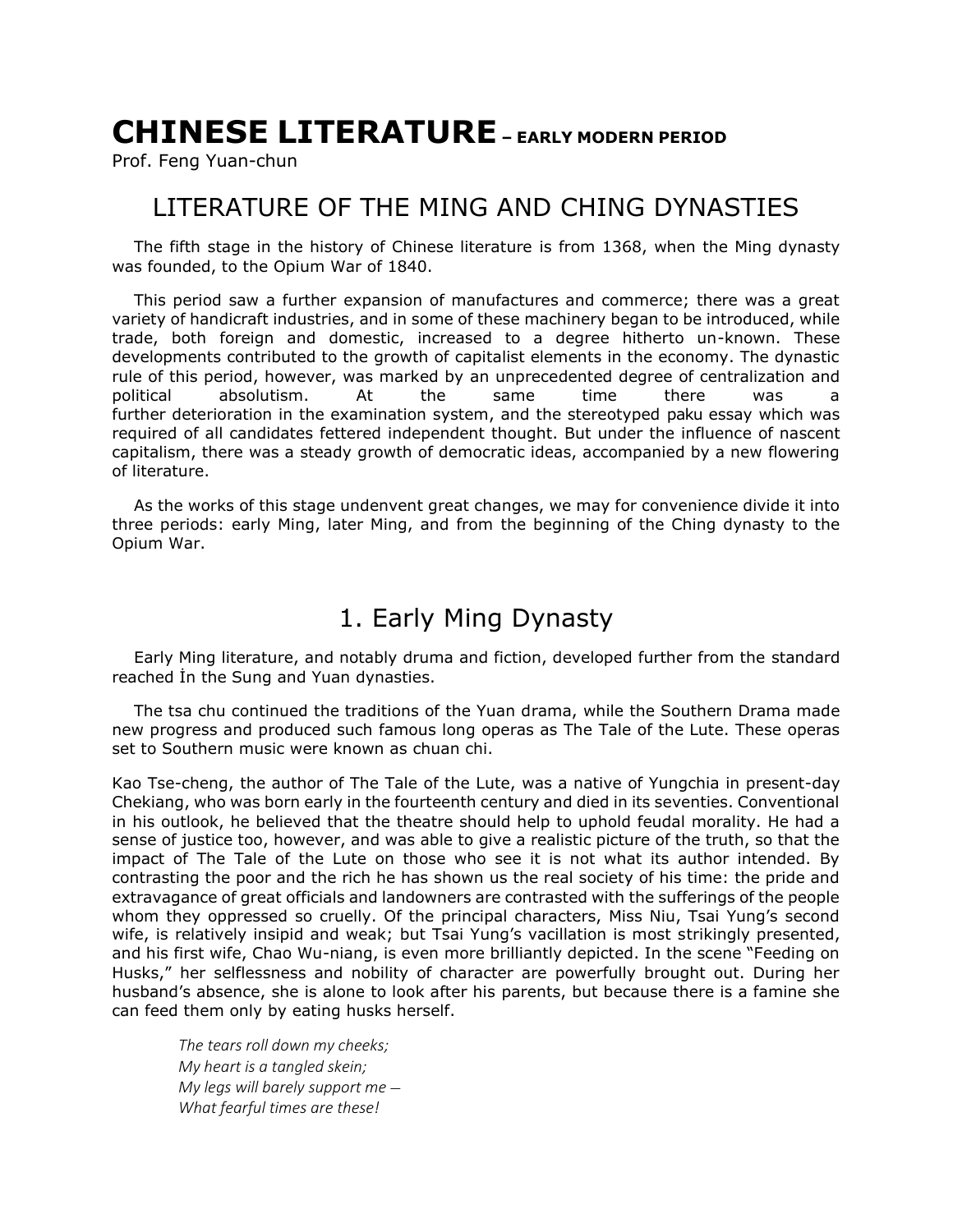*Unless I eat these husks I cannot stay my hunger, But how can I swallow husks? I had better die before them That I may not know when they perish. I can see no hope* — *Nothing can save us!*

Her mother-in-law, who suspects her of eating well in secret, sheds tears when she finds Wuniang trying to swallow husks, and the great merit of The Tale of the Lute is that readers or spectators are equally moved.bThe play's virtues far outweigh its shortcom-ings.

Four other famous plays of this time are Chu Chuan's The Thorn Hairpin, The White Rabbit (or Liu Chih-yuan) by an unknown author, The Secluded Chamber (or Praying to the Moon) attributed to Shih Hui, and Death of a Dog attributed to Hsu Cheng. All these plays have a positive message, for they praise constant lovers, attack arranged mar-riages and the crimes of landowners and tyrants, and preach brotherly love.

The novels written at the beginning of the Ming dynasty developed from the story-tellers' scripts of the Sung and Yuan dynasties. The most important are Water Margin and the Romance of the Three Kingdoms.

Water Margin describes the heroic exploits of the peasant army led by Sung Chiang during the Northern Sung dynasty. Their adventures had been related in the storytellers' script Tales of the Hsuan Ho Period*;* but this story, improved on by countless folk artists, is believed to have been recast by the great writer Shih Nai-an, who made of it a profoundly-signiflcant and beautiful classic. Shih Nai-an was a native of Paichu in present-day Kiangsu, who lived from approximately 1296 to 1370. His version of Water Margin was further modified by later authors — sometimes to its detriment.

There are a hundred and eight brave men in this epic novel. The majority are peasants, fishermen or other working folk, but some are small functionaries, army officers, merchants, scholars or even landowners persecuted by the higher authorities. They are all robust characters with a strong sense of justice and tremendous courage, capable of fighting to the death, and able to distinguish clearly between right and wrong, friend and foe. Yet in depicting all these outlaws, the author has made each a sharply defined individual. Sung Chiang, Wu Yung and the other leaders in Liangshan have widely differing temperaments. Sung Chiang is shrewd and experienced, generous and just, and so great is his fame that men areglad to serve him. At first he respects and upholds the feudal order, but gradually his views change, and he determines to revolt. In the mountains his wise strategy enables the outlaws to build up a strong rebel force, until finally he is taken in by an imperial amnesty which destroys the political power the peasants are beginning to establish. The novel gives a detailed description of his reaction to this amnesty. Wu Yung is the strategist of the peasant army, a wily tactician whose sagacity enables him to win a series of victories. It is he who helps to secure Liangshan was the rebel base, who devises brilliant tactics for battles and sometimes settles disputes between different commanders. He is willing to compromise when the amnesty is declared, but when Sung Chiang dies he kills himself before his leader's grave. There are many other striking figures in this book like Li Kuei, Wu Sung and Lu Chih-shen. Li Kuei is a true peasant, simple, blunt, generous and sincere. He is every inch a rebel, completely loyal to his fellows and with an inveterate hatred for the enemy; but his simplicity is mixed with coarseness. Wu Sung is a man of iron, of stupendous strength and courage, who burns to avenge himself once his illusions about the ruling class are shattered. Lu Chih-shen is another incomparable fighter, hot-headed, trusty,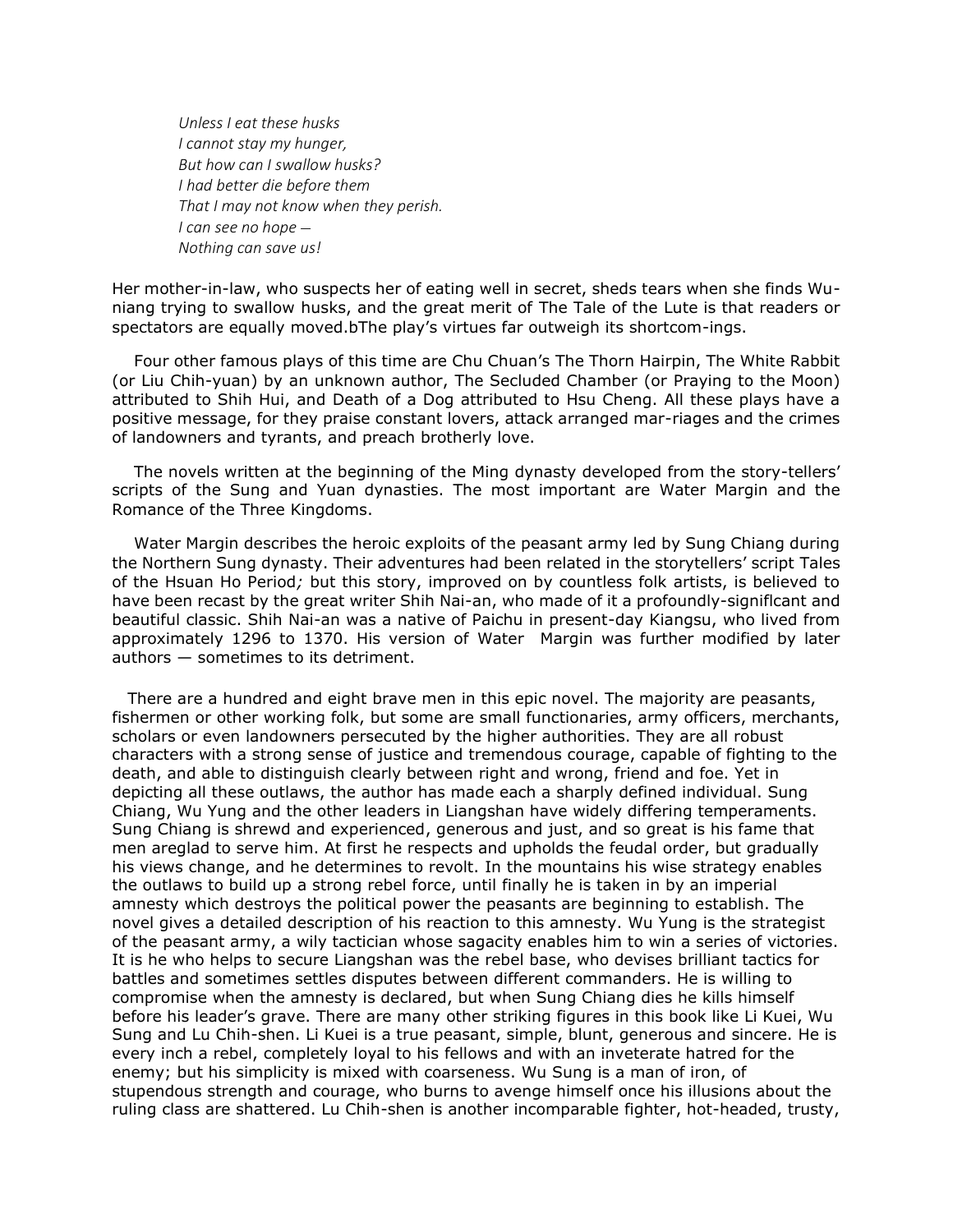a champion of the weak, who is hounded into joining the peasant army. The author's characterization is so superb that to this day Sung Chiang, Li Kuei and these other heroes stili live in the hearts of millions.

In addition to brilliant characterization, Water Margin presents us with many unforget-table scenes like "The Gift Is Taken by Guile," "Storming Taming City," "The Three Attacks on Chu Family Village," "Lu Chih-shen Spreads Havoc on Mount Wutai," "Lin Chung Ascends the Mountain One Snowy Night," and "Wu Sung Kills the Tiger on Chingyang Ridge." The episode known as "The Gift Is Taken by Guile," for instance, describes how a grasping, dishonest official sends guards to escort his gift to the eastern capital, and how Chao Kai and seven other stout fellows pretend to be merchants in order to seize this ill-gotten treasure. One blazing hot summer day as the guards are toiling up the mountain, the eighth rogue, Pai Sheng, appears too.

In less time than it takes to eat half a bowl of rice, a fellow appeared in the distance carrying two buckets on a shoulder pole and singing as he came up the ridge. This was the song;

*The red sun is a ball of flame Which has burned each shoot and blade; Now the labourers' hearts are afire, But young lords must be fanned in the shade!*

The fellow came singing up the ridge, set down his buckets in the pine wood and sat down in the shade. (Chapter 16.)

After a battle of wits, the drugged wine takes effect on the escort, and the outlaws are able to seize the treasure. Here the author indicates the ingenuity and cunning of Wu Yung and the rebels, while Pai Sheng's short song epitomizes the gulf between rich and poor.

The Romance of the Three Kingdoms is ascribed to Lo Kuan-chung, who is believed to have based it on material in story-tellers' scripts. Lo Kuan-chung was a native of Chientang (some say of Taiyuan), who is thought to have lived during the last seventy years of the four-teenth century. His work was retouched by later writers.

This novel has as its background the stirring and troubled times during the third century when China was divided into three kingdoms. It shows us the open clashes and secret feuds between different political groups, and the popular estimate of the chief figures of the time. Liu Pei is presented as a leader who loves the people, while Kuan Yu and Chang Fei are heroes who have so captured readers' imagination that "The Com-pact in the Peach Orchard," which describes how they became Liu Pei's sworn brothers, is familiar to every Chinese household. Chuke Liang is the personification of shrewdness and intelligence, a penetrating observer of life, a man of remarkable judgement, who adapts himself skilfully to sudden chang es. He longs to make the country secure. He is tolerant and magnanimous, careful and responsible in all he does, and his accurate fore-sight in matters great as well as small is particularly striking. The first time he meets Liu Pei, they discuss the state of the country:

Liu Pei said: "Sir, your statesmanship is amazing. How can you spend your whole life buried in the country? Have compassion on men, I beg you, and remove my ignorance by your instruction."

Chuke Liang smiled and said: "What is your ambition, general?"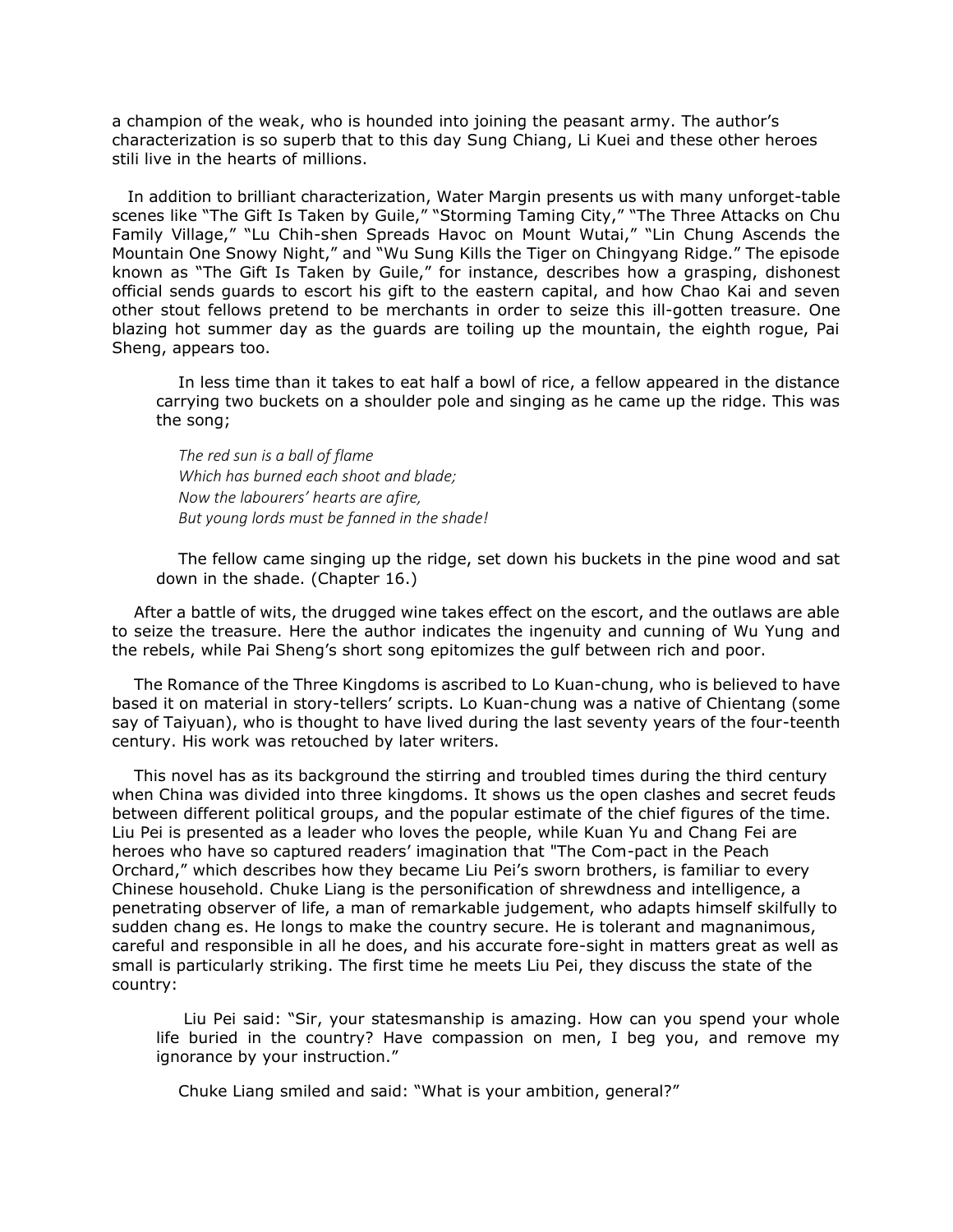Liu Pei sent the others out, moved closer and answered: "The house of Han is toppling, evil ministers have usurped authority. Weak as I am, I desire to restore good rule throughout the realm; but my understanding is so limited that I do not know how to achieve this. If you, sir, will lighten my darkness and save me from taking false steps, I shall be inexpressibly grateful!" (Chapter 38.)

Then follows the scene famed in history when Chuke Liang gives Liu Pei a detailed summary of the situation in the country, pointing out that it will not be easy to destroy Tsao Tsao or Sun Chuan, his two chief rivals, unless two lesser chieftains are flrst defeated.

Chuke Liang paused to order his boy to fetch a map, and when this was hung on the wall he pointed at it. "There are the fifty-four districts of Szechuan," he said. "To win supremacy, general, you must let Tsao Tsao keep the north and Sun Chuan the south; but you can triumph by winning over the people. First take Chingchow as your headquarters, and then build up a base in the west. Once you are strongly entrenched in these three places you can make plans to conquer the whole empire."

When Liu Pei heard this he rose and bowed with clasped hands, saying: "Your words, sir, have swept away the clouds for me and let me see the clear sky. . ."

So in this one conversation, Chuke Liang, who had never left his cottage, foresaw the three parts into which the empire would be divided. Indeed, his equal could not be found in all history! (Chapter 38.)

Here the author not only reveals how eagerly Liu Pei sought for men of talent, but gives us a graphic picture of the countryman who was to become such a brilliant statesman and strategist. Tsao Tsao is painted, by way of contrast, as a thoroughgoing villain.

In brief, the Romance of the Three Kingdoms is a vast canvas depicting the struggle between different factions during that period of feudalism, and subtly voicing the people's aspirations. This classic has had an immense and lasting influence on subsequent generations. If it has its weaknesses, they are in the choice of certain historical episodes and the relative prosiness of the language.

We come now to the essays and poetry of the early Ming dynasty.

The literature of this period developed during a clash between opposing schools. The "classical language" evolved during the Tang and Sung dynasties had by degrees become so corrupted that many writers were studying the prose of the Chou, Chin and Western Han dynasties Ito correct the current shortcomings. This school is represented by the ''Early Seven," headed by Li Meng-yang and Ho Ching-ming, and the "Later Seven," headed by Li Pan-lung and Wang Shih-chen. In the realm of poetry, they took the best Tang poets as their models. Though there is an air of spurious antiquity about some of their works, most of these writers had a sense of justice and were in touch with the life of the time. Thus Li Pan-lung in his Farerwell to Chang Po-shou*,* County Tutor of Ningching sheds light on the bureaucratic system of government.

High officials today dare undertake nothing of advantage to the state; their subordinates have too many scruples and lack enterprise; while the lowest of all can make no use of their limited intelligence. Even talented officers remain mere bureaucrats, buried in their offices and a slave to their public stipend.

Kuei Yu-kuang, Tang Shun-chih and others opposed those who imitated the Chin and Han prose, and were in favour of adopting the spirit of Han Yu and Liu Tsung-yuan instead. They argued that language should be simple and clear; and Kuei Yu-kuang's essays in particular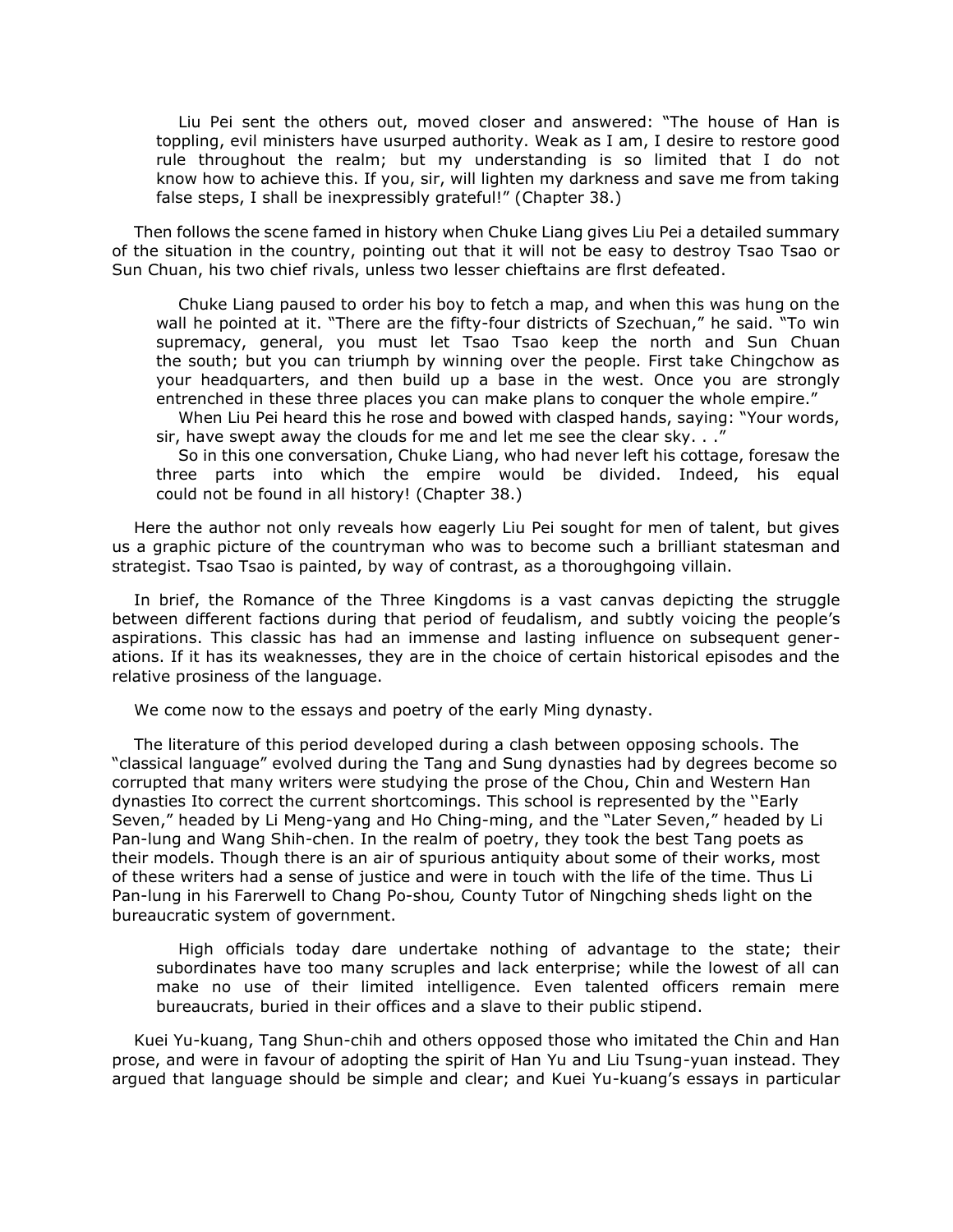are popular. Kuei Yu-kuang (1506-1571) was a native of Kunshan in Kiangsu, who used homely language to describe daily life, as in The Death of Cold Blossom:

The maid who was part of my wife's dowry died on the fourth day of the fifth month of the Ting-yu year of the Chia Ching era, $\overline{a}$  and was buried in the countryi Fate would not let her serve us any longer! She was ten when she entered our service, had two braids and was wearing a dark green dress. One day when it was cold she lit a fire to cook waterchestnuts, filling a small basin with them; but when I came in from outside and asked for some she would not give me any, and my wife laughed at her. Whenever my wife ordered her to eat by our table, she obeyed, rolling her eyes, and my wife would tease her. But all this was ten years ago. Ah, the pity of it!

The prose of Tang Shun-chih and Kuei Yu-kuang was influenced by the paku essay, however, which imposed limitations in it.

Some early Ming writers of san chu deserve attention, especially Wang Pan and Feng Weimin. Wang Pan was a native of Kaoyu in Kiangsu, who was probably born in the middle of the fifteenth century and died at the beginning of the sixteenth. He loved to make trips into the country, and wrote enchanting descriptions of the beauties of Nature:

*The grazing cattle are dotted over the plain; The night is as bright as daylight. We lodge this evening under the vault of heaven, Wrapped in our fishermen's capes beneath the stars.*

Not all his poems are idyllic, however, for he wrote many lines such as these:

*Gongs sound for the festival, But a thousand households are sad, A thousand lament.* (From "The Lantern Festival.")

In such poems as "A Great Snowfall" we see how he hated the forces of reaction which "sowed suffering throughout the land."

Feng Wei-min (1511-1580?) was a native of Linchu in Shantung. As a young man he endeavoured to be a good official, but since the political conditions would not permit this he was finally forced to resign from his post. He wrote over four hundred san chu, most of them rich in social significance. Thus "Retiring from Office" sheds light on the law courts of the time:

*Whoever offends him comes to grief at once, Whoever angers him is ruined the selfsame day; Just, law-abiding citizens cannot escape; Those who love their country and people are struck down* — *Where is there any justice?*

Corruption revolted him, and in his satire "Heaven and Hell" he describes bribery as something pertaining to hell.

*Those with money must bring it quickly; Those with none need not be alarmed:*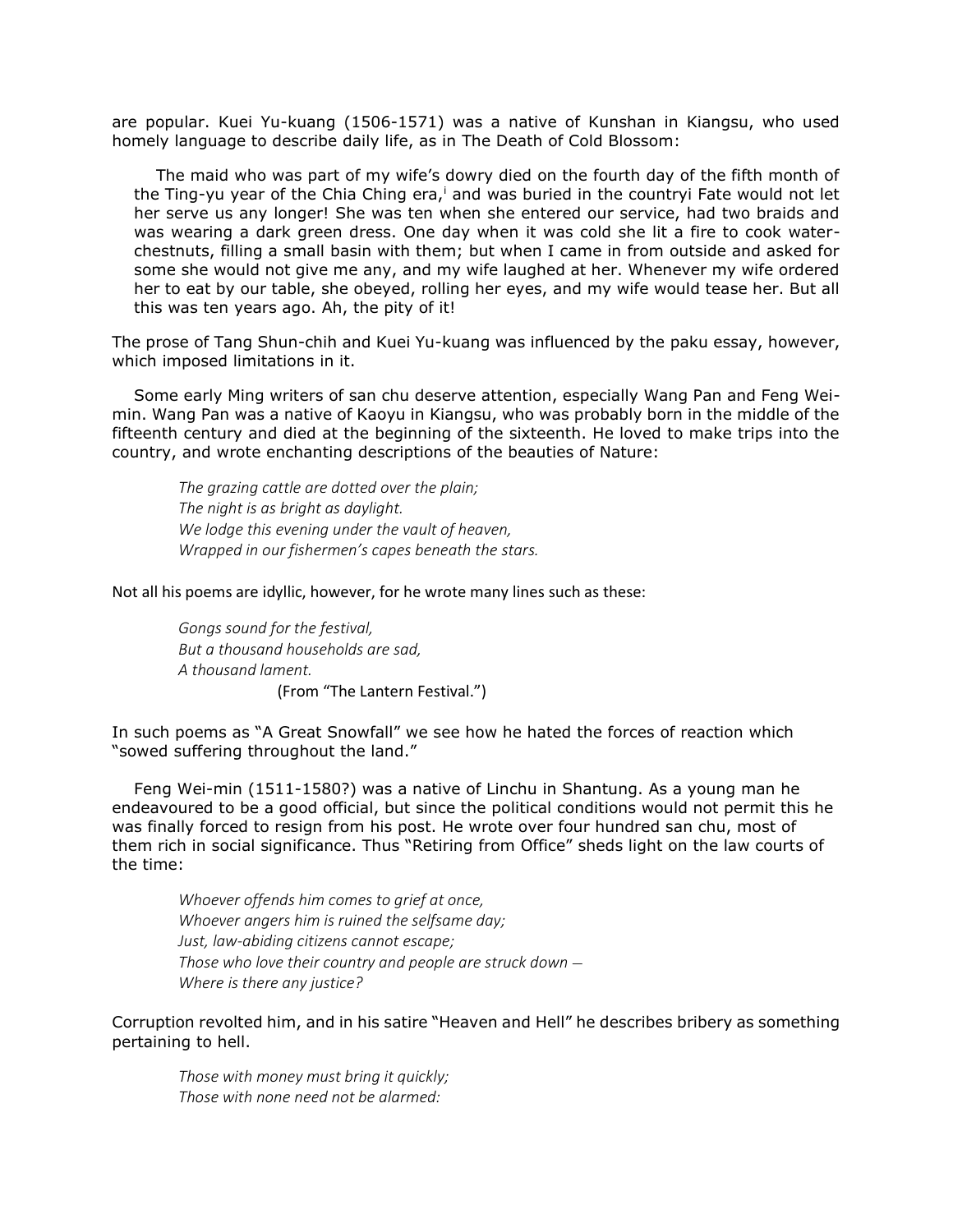*There are other ways to have your sentence repealed. Give me a gold or silver brick for my bridge, Oil for the vats by my stove, Or some sticks of wood or charcoal to heat my kang. If you cannot redeem yourself so, Give me that coat you have on!*

Feng Wei-min took a great interest in rural life and in farming. Once he celebrated the fail of timely rain in a verse:

*They're all out, the pea and bean* flowers, *And under the trellis golden gourds are swelling.* (From "Seasonable Rain.")

Few writers have identified themselves so completely with the peasants as Feng Wei-min, whose language is also taken from common speech and is lively, fresh and concise. His long poems are well constructed, logically reasoned and full of spirit. All these factors contributed to make his a distinctively virile style.

## 2. Later Ming Dynasty

Towards the middle of the sixteenth century a change gradually took place in Chinese literature, although of course no hard and fast line of demarcation exists. Thus whereas Kuei Yu-kuang and Feng Wei-min show a close affinity to the writers of the Sung and Yuan dynasties, there are more new elements in the works of Wu Cheng-en and Hsu Wei. This change coincided with fresh developments in the drama; and the excellent lyrics and stories which appeared during the second half of the dynasty made this a flourishing period for literature.

The novels of the early Ming dynasty, including Water Margin and the Romance of the Three Kingdoms, had developed from the historical tales of the Sung and Yuan dynasties, and were often the work of more than one man. This was not the case with The Pilgrimage to the West and Chin Ping Mei. Although the source material of The Pilgrimage to the West dates from much earlier, this novel is by and large the work of one man — Wu Cheng-en; and despite the fact that ve do not know the identity of the author of the Chin Ping Mei, there is a big difference between this book and the story-tellers' scripts.

Wu Cheng-en (c. 1500-1580) was a native of Huaian in Kiangsu, who came of a family in modest circumstances and failed to distinguish himself in his official career. He retired in later life to devote himself to writing.

His most popular work is The Pilgrimage to the West*,* which drew largely on earlier Buddhist legends about Hsuan-tsang's adventures and the Yuan and Ming plays based on these. Although this story is full of spirits and monsters, the author has made of it an epic of the human spirit and man's stubborn resistance to all the powers of darkness. For Monkey Sun Wu-kung is intensely human. Romantically conceived and brilliantly exe-cuted, he personifies the Chinese people's struggle against difficulties and defiance of feudal authority. In Chapter 7, when Monkey is creating havoc in heaven, he sings to the Buddha:

*The Heavenly Palace will not he theirs for ever*, *On earth kingdoms rise and fall;*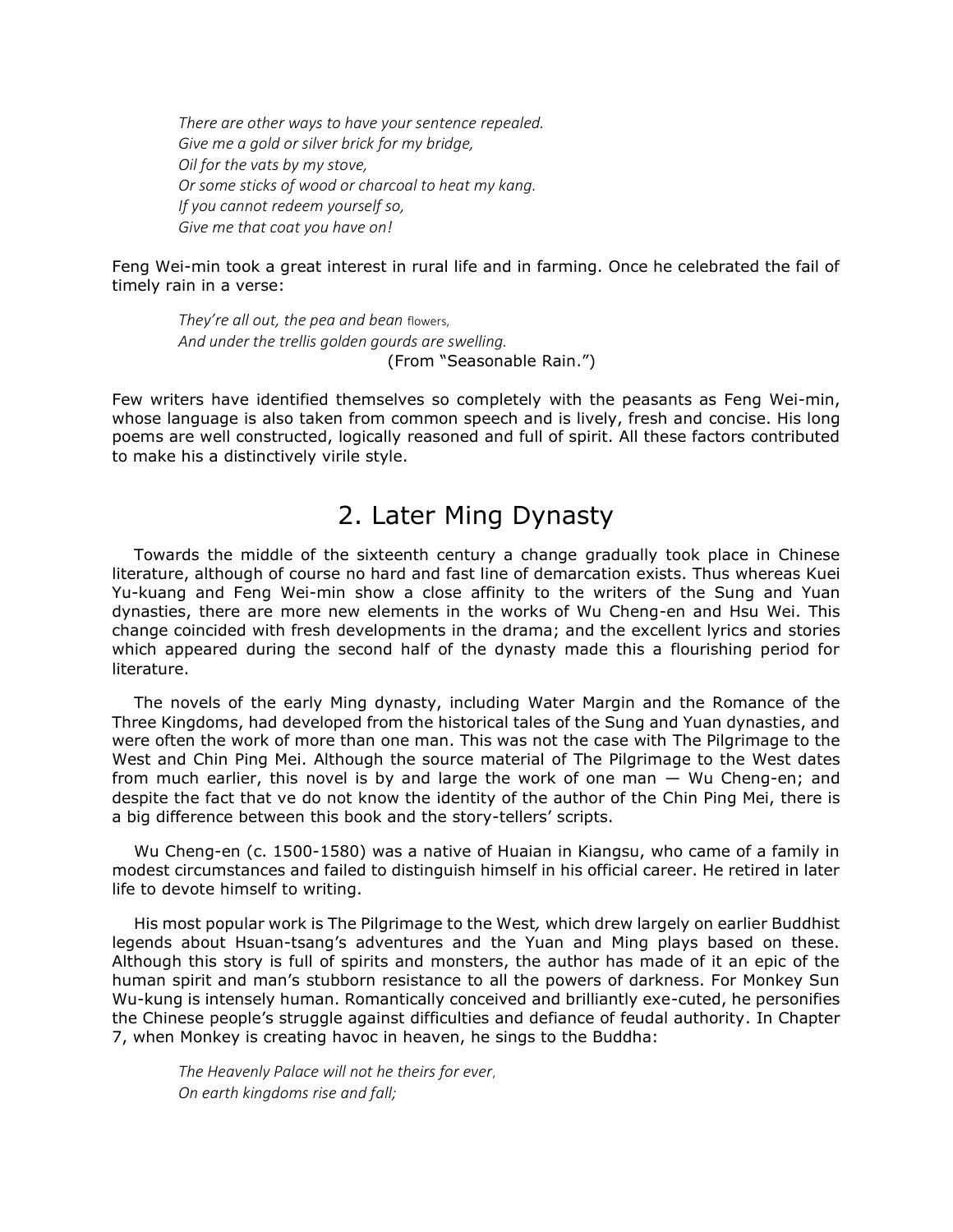*The strongest will* p*revail, And heroes* will c*ontend for supremacy here*.

He also says:

Though he has been here since childhood, he can't expect to have this place to himself for ever. The proverb says: "Emperors come and go, and next year it will be our turn." Just tell him to move out and leave heaven to me. If he won't I shall make so much trouble he will not have a moment's peace! (Chapter 7.)

After Monkey has helped to obtain the scriptures, his courage and perseverance in the face of enormous odds are even more evident. A wily, fearless fighter but kind and loyal friend, he radiates optimism and humour. He is undoubtedly one of the most popular figures in all Chinese literature.

Pigsy and Hsuan-tsang are well portrayed too. Though Pigsy is stupid, careless, greedy and lecherous, he is simple and honest and sticks to his friends till they have procured the scriptures, leaving readers with an amused affection for him. Hsuan-tsang was a historical figure, and the author has succeeded admirably in expressing his deter-mination to overcome difficulties as well as his kindliness and sincerity, although sometimes he seems a little stiff and pedantic.

In the course of presenting these characters, Wu Cheng-en exposes the sharp contradictions in the society of the time, the rulers' suppression of all rebels, the corruption of the government and stupidity and greed of the officials. Stringent social criticism and satire are interwoven with humour in this immortal classic.

The Chin Ping Mei is believed to have been written by a native of Shantung who lived during the sixteenth and seventeenth centuries. The chief character, Hsimen Ching, is a merchant of Chingho, and through the story of his household this novel gives us a picture of many aspects of society. We see the enterprise of the merchants of the Ming dynasty, the relationships between the townsfolk and other classes, and the decadence and cruelty of the rich and powerful. Hsimen Ching is drawn to the life — an unscrupulous rake who has made a fortune through commerce and usury. All the women have marked individual traits, Golden Lotus in particular. Wu Yueh-niang is simple and weak, Li Ping-erh circumspect, and Golden Lotus a spitfire fond of intrigue. Unfortunately this magnifi-cent work is marred by pornographic passages.

These two classics and the earlier Water Margin and Romance of the Three Kingdoms are the four great novels of the Ming dynasty.

Ming playwrights carried forward the traditions of the Yuan dynasty. Most of the earlier dramas had been based on folk legends, and if these were unfamiliar or unacceptable to the general public the author changed certain episodes or characters to suit the popular taste. The contents of most of the later plays, however, were of interest only to scholars. The themes changed, and with them the ideas expressed. Considerable independence of thought was shown. Indeed, we often find fun poked at the time-honoured concept of sage rulers and worthy ministers. There are modifications too in the form, language and music, which become more marked towards the end of the dynasty. The chief play-wrights of this period were Hsu Wei, Yeh Hsien-tsu, Chen Yu-chiao and Meng Cheng-shun.

Hsu Wei, the most outstanding, was a native of presentday Shaohsing in Chekiang, who lived from 1521 to 1593. The growth of democratic ideas in China is very evident in his plays, which oppose feudal traditions, emphasize the importance of individuality and demand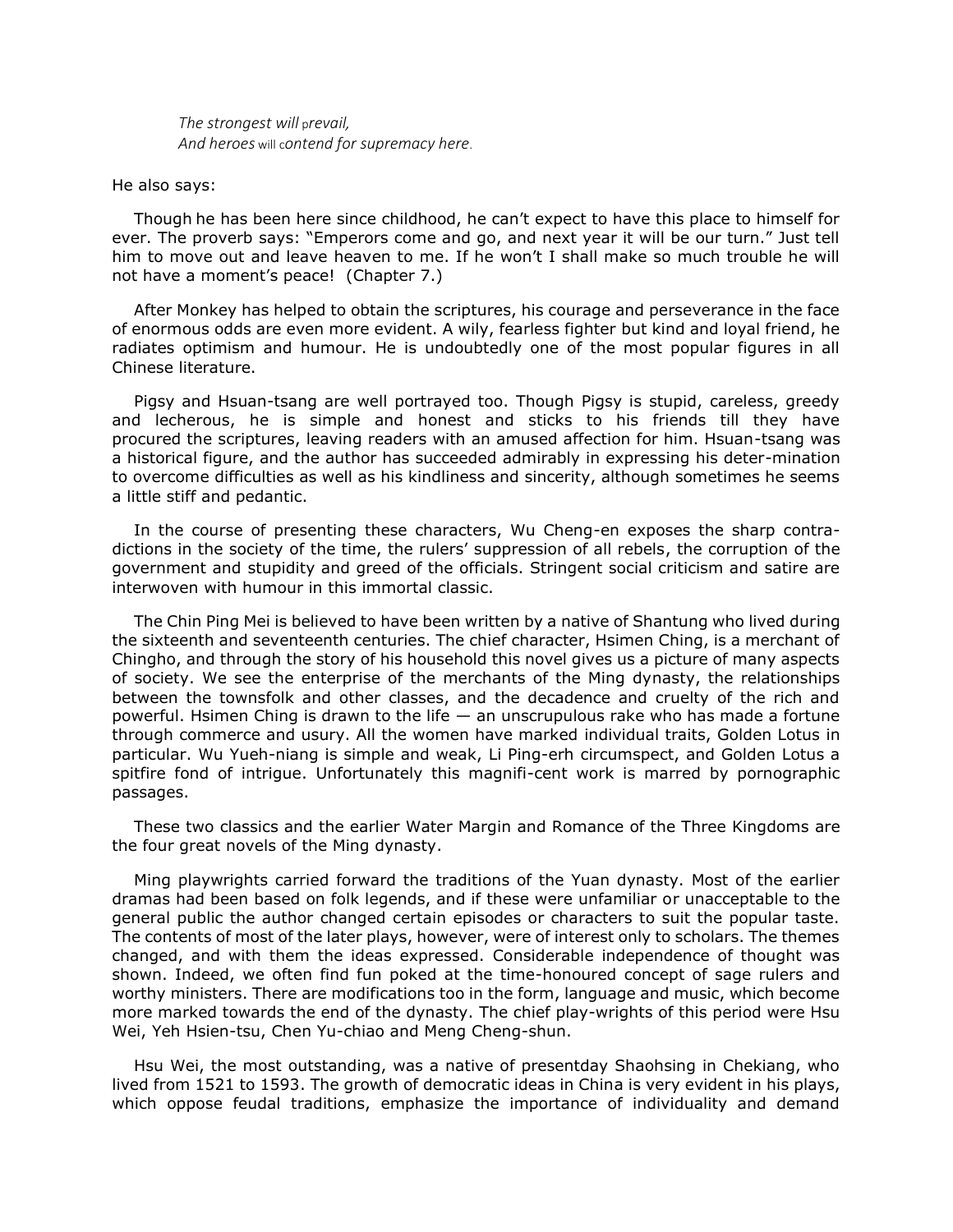emancipation. His works include The Story of Mulan, The Successful Woman Candidate and other plays remarkable for their strong spirit of revolt. They ridicule cruel, avaricious officials and the prudish, rigid rules of the monasteries, and show sympathy for women of ability and scholars persecuted for resisting the authorities. The dialogue is vivid, realistic and spirited. Though not entirely the language of common speech, it is a distinctive style achieved by the author after years of hard work. Hsu Wei ignored many of the conventions regarding musical accompaniment and form, and his plots are weak because his plays are primarily dramatic poems.

After the middle of the Ming dynasty the chuan chi underwent changes too. Folk-tales ceased to be the main subject matter, and the authors often chose their themes from history or contemporary life. The best-known dramatists were Liang Chen-yu, Shen Ching, Tang Hsien-tsu, Kao Lien, Sun Jen-ju and Li Yu, of whom Tang Hsien-tsu and Li Yu hold the highest place.

Tang Hsien-tsu (1550-1617) was a native of Linchuan in Kiangsi, and a courageous official who was not afraid to offend the powerful and noble. He was influenced by the democratic ideas of the time. His chief works are The Governor of the Southern Tributary State, The Purple Hairpin and The Peony Pavilion.

The Peony Pavilion, his greatest work, is an attack on feudal morality in which Tang Hsientsu reveals the harm done by the feudal family education and extols love which is stronger than death. His heroine Tu Li-niang is a significant character, for she represents all the girls deprived of love and happiness. She sings with feeling:

*What a riot of brilliant purple and tender crimson Among the ruined wells and crumbling walls! What an enchanting sight on this fine morning* — But *who takes delight in the spring? .* . . *Clouds drift and flutter dowm, at dawn and dusk Over the green pavilion and painted barges,*

*Across the misty waves in wind and rain; But those behind silk screens Make light of this fine season.* (From "The Girl's Dream.")

Becau*se* her lament for the spring, which was in fact a lament for herself, expressed the feelings of thousands like her, she became one of the best-loved heroines in the classical theatre. Her story has inspired countless readers, especially young people, and given them the courage to fight for their happiness. The effectiveness of this play owes much to the beauty and freshness of the language.

Tang Hsien-tsu's other works, while inferior to The Peony Pavilion*,* breathe the same spirit of revolt. At the heart of his descriptions of immortals, ghosts and dreams is an intense hatred for social injustice, and this accounts for the rich vein of satire in his works.

Li Yu (1590-1660?) was a native of Soochow. He wrote over thirty works, the foremost of which is The Loyal Citizens. This play describes the resourcefulness and courage of the citizens of Soochow and their allies in their tussle with the wicked Wei Chung-hsien and his henchmen at the end of the Ming dynasty. In spirited terms, the author describes the people's wrath:

*The fury spreading from Soochow over the country*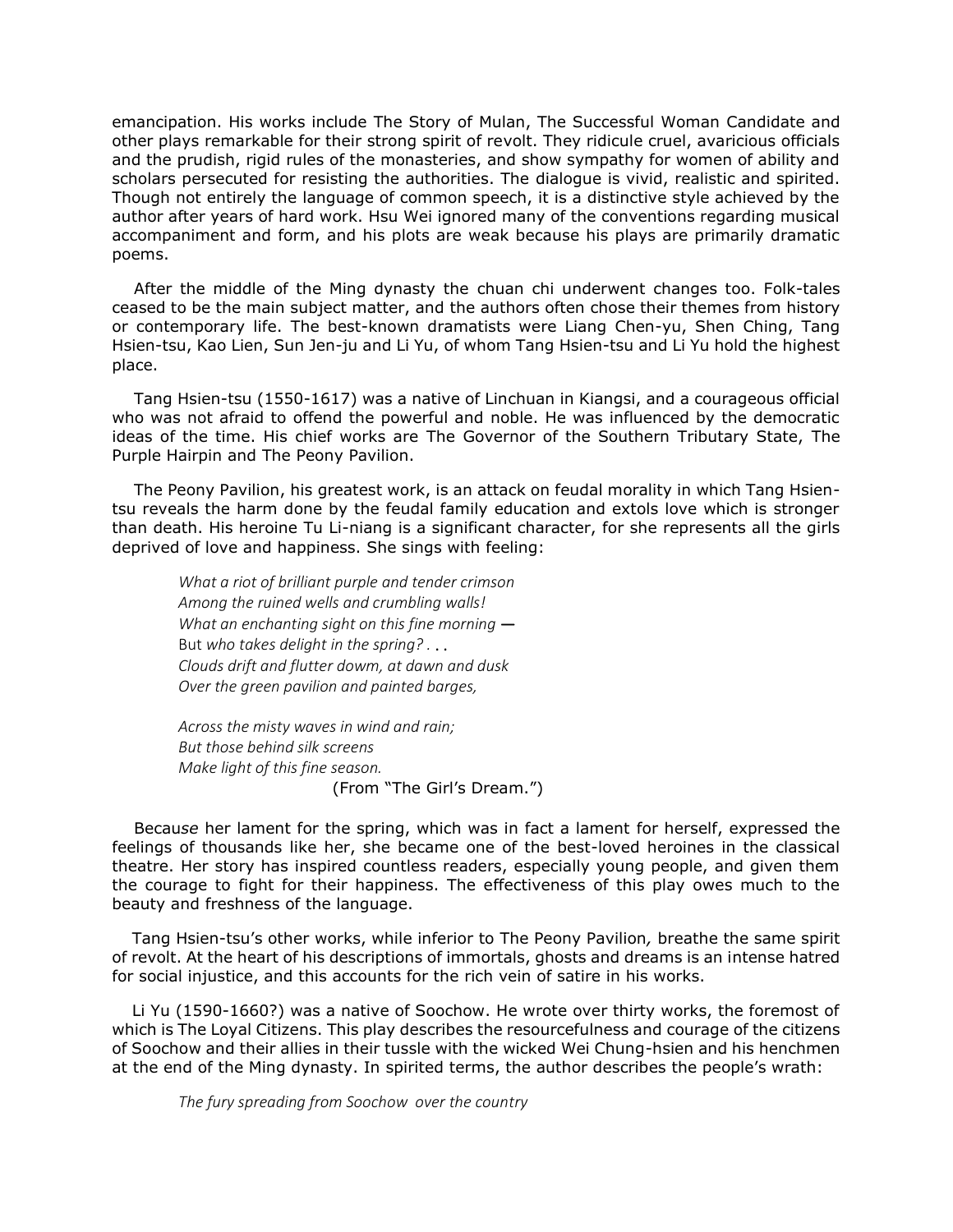*Is unparalleled in history. The public indignation cannot be curbed; Nothing can check it now. Though the officials are fierce as wolves and tigers, The people's roar for justice Has shaken heaven and earth; Soon dark clouds will be swept away!*

As Li Yu was over thirty at the time of this riot, he may well have taken part in it himself. Fighting Against Taxation deals with the mass resistance to taxation in 1601 in Soochow. These are some ol the finest chuan chi of the Ming dynasty. They deal with the most burning topics of the day, and Champion the cause of justice.

Mention should also be made of such later Ming writers as Yuan Hung-tao, who op-posed the imitation of the old, the songs, fiddle ballads and drum ballads popular among the people, and the tales written in the style of the story-tellers' scripts.

The slavish imitation of the ancients popular in the period before this now aroused the opposition of many scholars, notably of the three brothers Yuan Tsung-tao, Yuan Hung-tao and Yuan Chung-tao. Influenced by the democratic thought of the time, they opposed taking the old classical writers as models and strongly condemned the use of ancient phrases, believing that a writer should cultivate his own individual style. They express independent ideas and unrestrained emotions in frank and natural language.

They sit in dung heaps chewing offal and relay on powerful patrons to bully honest folk, like most family retainers in Soochow today. Remembering a few stale anec-dotes, they boast of their great learning; using one or two cliches, they call themselves poets. (Yuan Hung-tao's Letter to a Friend.)

This is a merciless blast at the plagiarists of the time! As some of these works were empty or vulgar, Chung Hsing, Tan Yuan-chun and others advocated the use of far fetched expressions to remedy these defects, but since this was not an ideal solution, their writing too had a good many shortcomings. Only Chang Tai succeeded in combining the best features of the two schools. When China was overrun by the Manchus he suffered many hardships and lived deep in the mountains. He has left us Reminiscences of Tao An and other works.

The hsiao chu of the Ming dynasty are the popular songs belonging neither to the Southern nor the Northern Music, most of which were composed by folk artists. As the people loved them, they spread very widely. Most of them deal with simple, honest love, or describe the sufferings of constant lovers:

*Dew-drops like pearls upon the lotus leaves* — *In my folly I long to thread them! You are inconstant as water Which flows off and back again; My cruel, faithless lover, You chop and change with the wind!*

A characteristic of these songs is their simple intimate language. Scholars of the time who studied them were able to a certain extent to overcome the growing artificiality of san chu.

The drum ballads and fiddle ballads were a combination of recitation and singing. The drum ballads were popular in the north, the fiddle ballads in the south. One of the best examples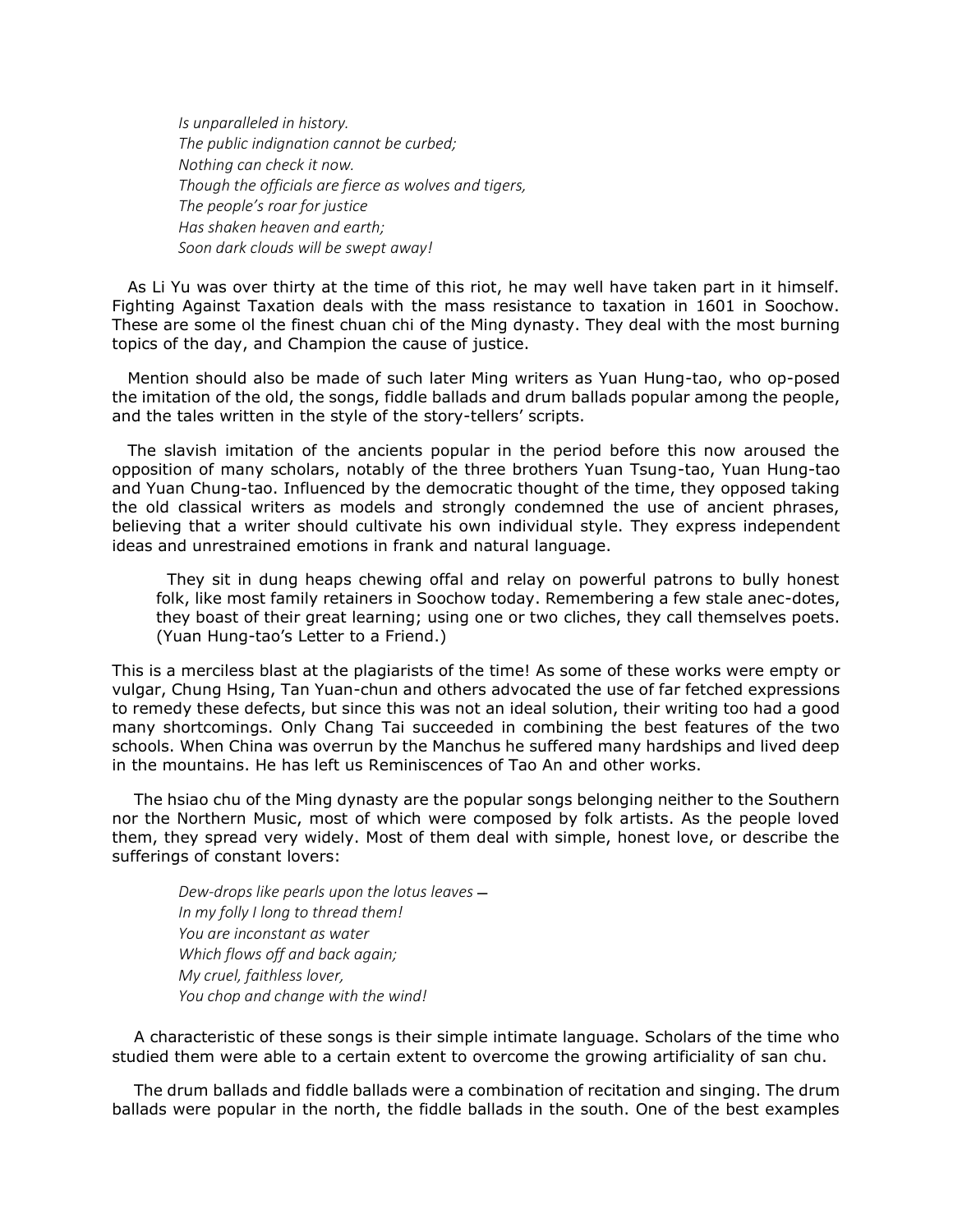of the latter is the Ballad of Twentyone Dynasties by Yang Shen. There are many good drum ballads too. The Ballad of Times Past by Chia Ying-chung casts doubt on the orthodox interpretation of history, and refutes some of the lies of the ruling class. Kuei Chuang at the end of the Ming and beginning of the Ching dynasty wrote a work akin to drum ballads called Eternal Sorrow to extol the overthrow of the Mongol dynasty and rebuke the traitors who sold their country to the Manchus. He also pours scorn on "sages and worthies," including Confucius and Mencius.

*How ridiculous that that old scribbler Confucius Should keep harping back to bones already dead Two hundred and forty years before! And stranger still that that old wrangler Mencius Should keep trying to impress men With the Five Emperors and Three Kings!*

Thanks to its advanced ideas, vivid language and pleasant music, this work remained popular for many years.

Last of all there are the stories in the vernacular.

Whereas the earlier story-tellers' scripts deal largely with daily life, Buddhist legends or history, most of those by Ming dynasty writers describe ordinary men and women. During the later half of the dynasty a number of collections appeared, notably Tales of Chin Ping Hermitage, Stories to Teach Men, Stories to Warn Men and Stories to Awaken Men, which contained many works of a high quality. Some of them, it is true, border on them fantas-tic like certain of the Sung and Yuan stories; but for the most part they deal with everyday life. Thus The Pearl Vest and The Tangerines and the Tortoise Shell are concerned with merchants; The Proud Scholar and A Prefectship Bought and Lost are a scathing reflection on political corruption; while some of the most dramatic deal with the fate of women, as in the case of The Beggar Chief's Daughter, The Oil Vendor and the Courtesan and The Courtesan's Jewel Box. The beggar chief's daughter and the courtesan Decima have inconstant lovers, and the beautiful Flower Queen alone has a happy marriage with the honest oil vendor Chin Chung. These tales depend for their success upon their dramatic plots and the human interest of the fresh, detailed narrative which

is so true to life.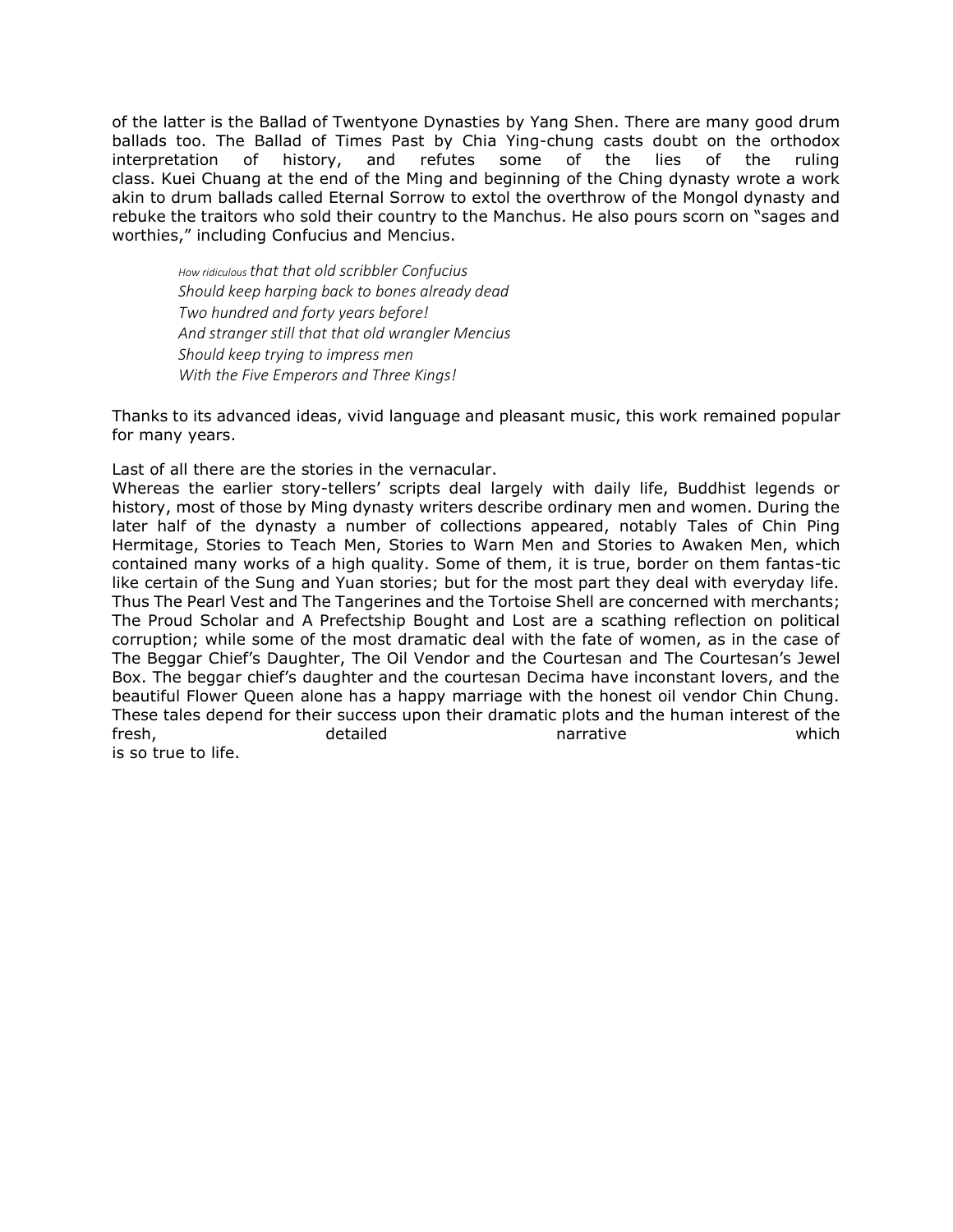## 3. Ching Dynasty

After the middle of the seventeenth century there were few essayists or poets of the first rank, but this was the great age of the novel and drama. The masterpieces of this period were: Strange Tales of Liao-chai by Pu Sung-ling, The Palace of Eternal Youth by Hung Sheng, Peach Blossom Fan by Kung Shang-jen, The Scholars by Wu Ching-tzu, and The Dream of the Red Chamber by Tsao Hsueh-chin.

Pu Sung-ling (1640-1715) was a native of Tzuchuan in Shantung, who met with little success in the state examinations and remained a private tutor all his life. He is the author of many works, best known for his Strange Tales of Liao-chai.

The Strange Tales of Liao-chai takes its material from stories about ghosts and supernatural beings, as well as the amazing adventures of men. Through these tales Pu Sung-ling satirized rapacious officials, denounced the examination system, showed his sympa-thy for the sufferings of the people and the hard lot of women, and applauded true love and the defiance of convention. Some of his best stories are The Cricket*,* Wang Tzu-an, Lien Cheng*,* The Chrysanthemum Spirit*,* Madam Chou and The Dream of the Wolf. The Cricket deals with a time when high officials liked to keep fighting crickets and forced their subordinates to find good specimens for them. When a minor functionary failed to produce a good fighter he was cruelly beaten; so when he finally procured a champion he put it away carefully, meaning to present it to his superior.

When his nine-year-old son saw the father was out, he uncovered the pot on the sly. At once the cricket jumped out and sprang about so nimbly that it eluded his grasp. He finally grabbed it, but in doing so pulled its legs off and crushed it so that soon after it died. Then the frightened boy ran crying to his mother, and when she heard what had happened her face turned deadly pale.

*"You young rascal! You'll be in trouble when your father comes home!" The child went off in tears.*

Soon the father came back, and when he heard his wife's story he felt as if he had been turned to ice. In a passion he searched for his son, who was nowhere to be found until at last they discovered his body in the well. The father's anger then changed to grief. He groaned and longed to kill himself. Husband and wife sat in their thatched and smokeless cottage facing each other in silence, at their wit's end.

In this story the boy's spirit takes the form of a cricket, and after his father presents this to his superior it proves such a good flghter that all the officials through whose hands it passes are promoted and make their fortune, even Cheng Ming being rewarded. Pu Sung-ling gives a lively description of how crickets are caught and how they fight, inci-dentally painting a graphic picture of the misery of the common people and the capri-ciousness of the officials upon whose whims their well-being depends. Though the story contains elements of the supernatural, it has deep significance and emotional appeal.

Pu Sung-ling also wrote some popular ballads in simple humorous language, dealing with political and household affairs. His writing is realistic, and his characters are full of vitality.

The chief dramatists of the Ching dynasty were Li Yu, Hung Sheng, Kung Shang-jen and Chiang Shih-chuan, of whom Hung Sheng and Kung Shang-jen were the greatest. Hung Sheng (1645-1704) was a native of Hangchow. His masterpiece, The Palace of Eternal Youth*, ii* deals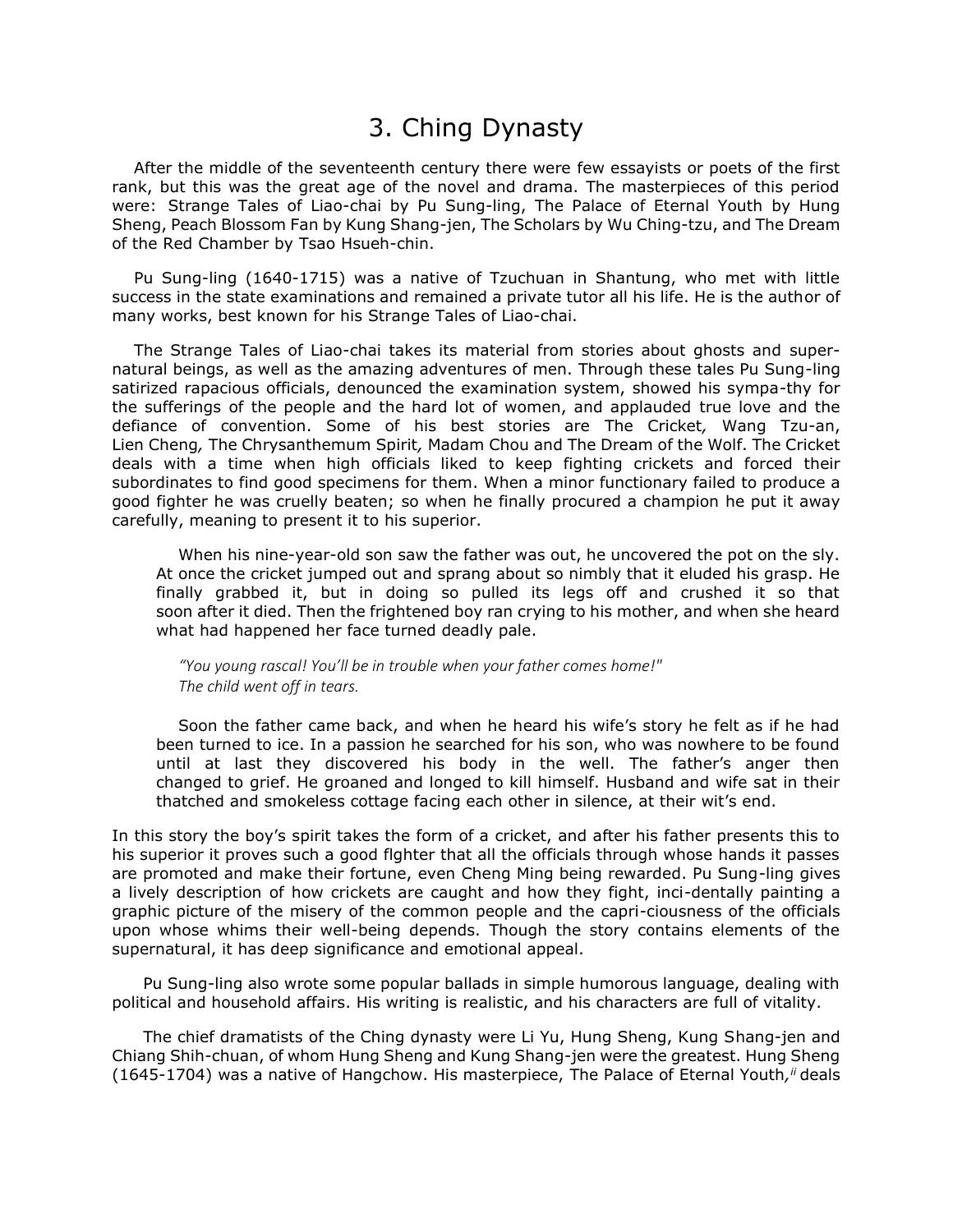with the story of Emperor Ming Huang of the Tang dynasty and Lady Yang. He sings of the love which triumphs over death:

*True lovers are immortal; Thus, though the fairy mountain is far away, True love can reach it. Love transcends life and death, And lovers will meet at last. . . .* (From "The Lovers' Reunion.")

He also lays a grave charge against place-seekers and officials.

*Courtiers and ministers Have learned a new servility, Flocking to fawn on the mighty As country folk flock to a fair. . . . Yet none dare tell the emperor That these vermilion roofs and brilliant tiles Are stained with the people's blood!* (From "The Writing on the Wall.")

As the characters in this opera are from all walks of life, it gives us a colourful pageant of Tang history. The plot is superbly constructed in the main, the imagery is fresh and beautiful, and the music is delightful; but the dramatic effect of the whole is weakened by certain superfluous episodes in the second half which the author inserted in order to bring Lady Yang and the emperor together in paradise.

Kung Shang-jen (1648-1718) was a native of Chufu in Shantung. He lived in relatively straitened circumstances, and while working on water conservancy came into fairly close touch with the labouring people. His major work is Peach Blossom Fan, and he also collaborated with Ku Tsai on The Smaller Lute*.*

Peach Blossom Fan portrays the harrowing events at the time of the fall of the Ming dynasty. The love story of a scholar and a courtesan is used to reveal the reasons for China's defeat, the chief of which was, in the author's opinion, the despicable selfishness of great officials and landowners, who ground down the people, persecuted honest men, and sold the country to the Manchus. The scene "In the Prison" sheds light on the injustice and confusion of those times:

*Moonlight floods the azure sky, Heart-rending groans fill the air; New ghosts in the corners of the cells Complain, dripping with blood. . . . The dungeon is filled with wailing, And fetters clank at night. .* . *. Do not look down on learning: All the best scholars Must undergo tribulation.* . . . *These prison cells Are filled with academicians.*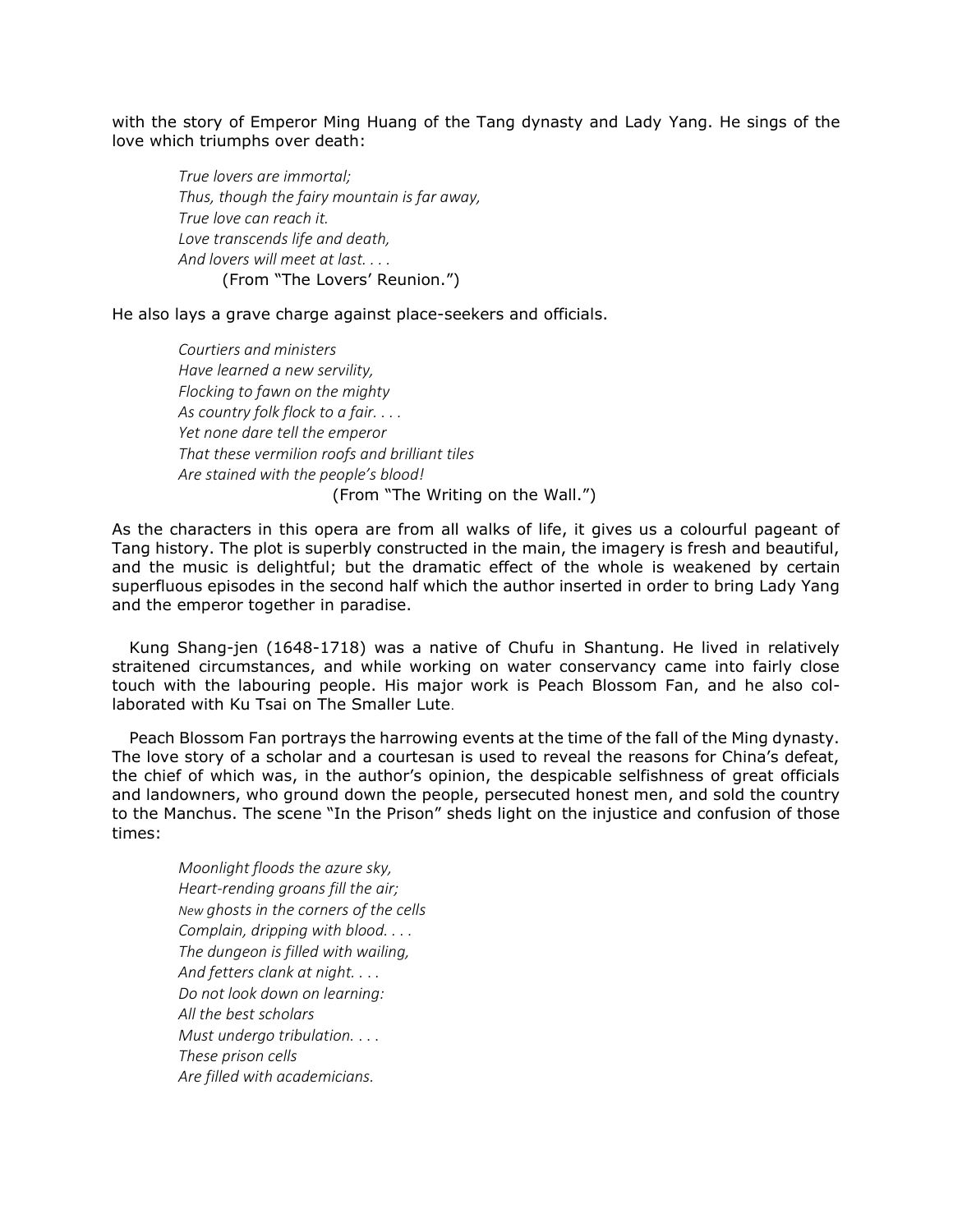By this means Kung Shang-jen exposes the chaos in the govemment, and the way in which traitors persecute genuine patriots. It is quite dear on which side his sympathies are. Peach Blossom Fan is a great historical drama with many typical characters set against an authentic background. The plot is compact, the dialogue brilliantly varied and expressive.

After Hung Sheng and Kung Shang-jen died, the chuan chi gradually declined and its place in the Chinese theatre was taken by different local operas.

There was a further development in novel-writing during the Ching dynasty. The two great novels written before the Opium War are The Scholars and The Dream of the Red Chamber.

Wu Ching-tzu (1701-1754), the author of The Scholars, was a native of Chuanchiao in Anhwei and came from a family of landowners, many of whom had held official posts. He was a renegade to his class, however, for the whole train of thought of The Scholars is anti-feudal. The author directs his biting satire primarily against the inhuman feudal morality, and secondly against the ex-amination system. The sole aim of those who passed the examinations was to climb the official ladder and make more money; and since they had neither leaming nor moral integrity, they could serve only as lackeys of the ruling class. So in Chapter 32, Tsang Liao-chai asks Tu Shao-ching to lend him money to buy a salaried scholar's rank. When Tu Shao-ching inquires what use this rank is, he replies that it will enable him to become an official, pass sentence on others and have men beaten. "You brigand!" swore Tu. "How utterly contemptible!" In Chapter 47 again, when the gentry of Wuho escort the spirits of deceased relatives to the ancestral temple, in order to ingratiate themselves with the powerful Fang family the members of the Yu and Yoo clans follow behind old Mrs. Fang's shrine. In disgust Yu says to Yoo: "This district has no sense of morality left!" From his own experience and observation, Wu Ching-tzu was painfully aware of the hypocrisy and rottenness of feudal society, and he made brilliant use of the novel form to expose them.

The first eighty chapters of The Dream of the Red Chamber are by Tsao Hsueh-chin, the last forty by Kao O. Tsao Hsueh-chin was a native of Fengjun in Hopei, whose family served in the Han forces under the Manchus. He was born in Nanking in about 1715 and died in Peking in 1763. Kao O was a native of Tiehling in Liaoning, whose family also served under the Manchus. His dates are uncertain, but he must have written the sequel to The Dream of the Red Chamber in about 1791.

The Dream of the Red Chamber describes a rich, aristocratic family, and is indeed the funeral song of this class. To enjoy a life of luxury, these parasitic landowners put increasing pressure on the peasants on their estates and ruined innocent citizens by contemptible and cruel methods; but in the end they could not escape destruction. The members of the Jung and Ning households may present a respectable front to the world, but almost without exception they are selfish, decadent and sadistic, and sometimes they commit open crimes. The excesses of the Chia family are summed up by Chiao Ta in Chapter 7:

"Who could have foreseen that our old master would produce spawn like you, you dirty, vicious swindlers! Do you think I don't know what goes on?"

In Chapter 66, someone tells the hero frankly: "The only clean things in your house are these two stone lions!" And the utter decadence of these aristocrats is revealed by Granny Liu's remark in Chapter 39:

"These crabs . . . and the dishes to go with the wine must cost over twenty taels of silver. Amida Buddha! The money spent on this one meal would last us country folk a whole year."